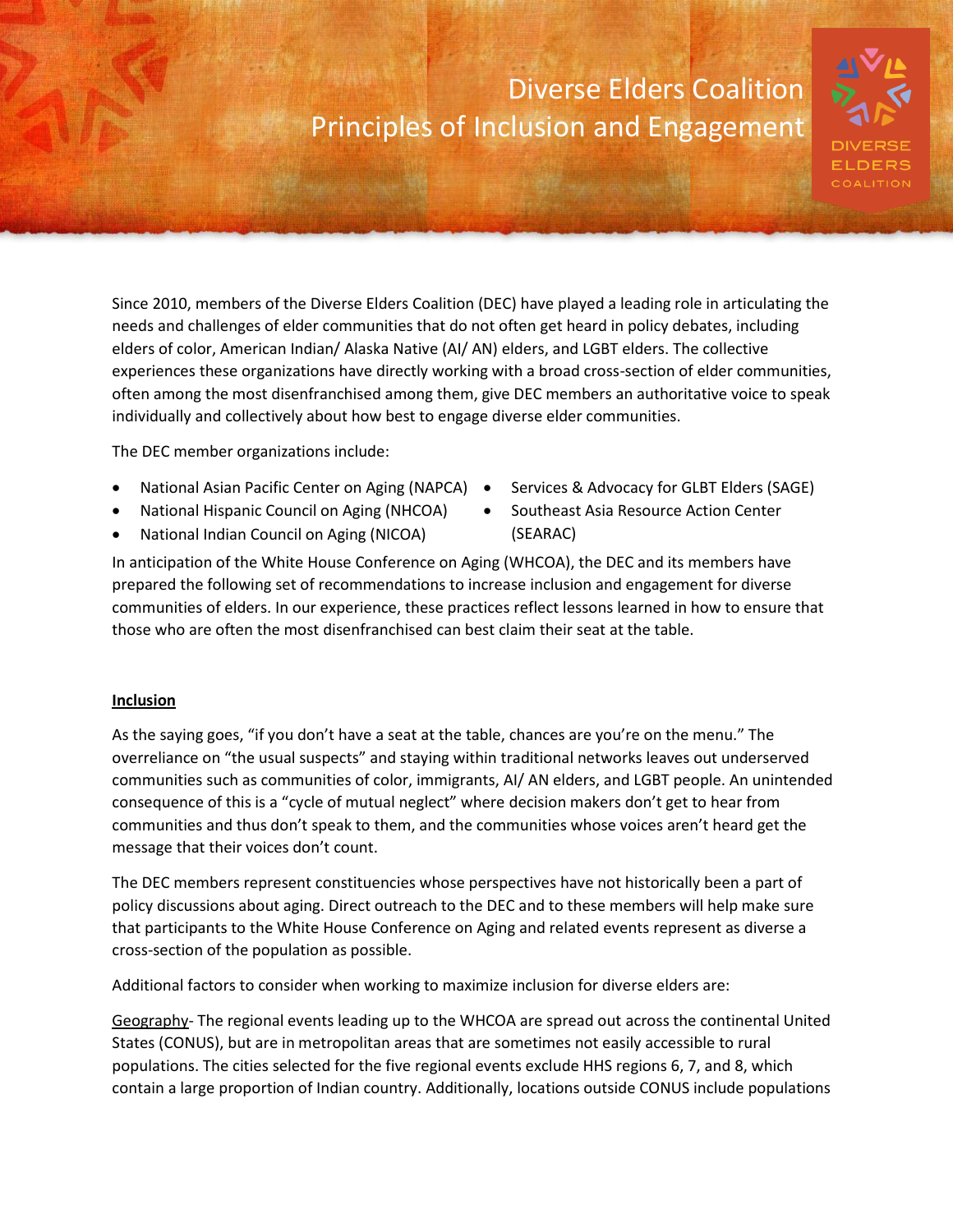### Diverse Elders Coalition Principles of Inclusion and Engagement



that are particularly hard to reach, including Alaska Natives, Native Hawaiian, and Pacific Islanders. Special consideration on how to ensure voices from these regions will be heard, either through special consideration for invitations and/or additional support needed to make sure people are able to travel to the cities where events will be held.

Data Collection and Disaggregation- Another means by which disenfranchised communities remain so is by lack of data. Insufficient data about communities creates its own self-fulfilling prophecy, where longitudinal data relies on traditional data sets that have excluded certain populations and discourages reconfiguring data samples to include new or different communities. Additionally, data collected in the aggregate often masks specific trends and disparities that can be present in sub-sections of larger communities. For example, things such as the "model minority myth" in the Asian American community are perpetuated by data in the aggregate that reports successful outcomes in total, but hides the realities of underresourced and underachieving refugee communities from Southeast Asia, as well as Native Hawaiian and Pacific Islander communities. Additionally, data collection for LGBT populations has historically been a challenge. The DEC strongly recommends using some of the best practices around data collection and disaggregation, including over-sampling vulnerable populations, and following some of the LGBT data collection strategies proposed by the Department of Health and Human Services <http://thetaskforceblog.org/2013/07/22/hhs-secretary-sebelius-announces-new-lgbt-data-collection/> and non-profit research organizations such as the Williams Institute.

#### **Engagement**

Getting to the table is half the equation. Ensuring that participants are best able to fully engage in the process and that their input is meaningfully received and heard is equally as important. Many of the populations DEC and its member organizations represent experience other challenges in accessing spaces where policy decisions are made and their perspectives are often misheard or misunderstood.

Making the White House Conference on Aging and its related events maximally accessible for the broadest range of participants is a critical way to ensure the best feedback from the most diverse range of perspectives. Some steps to move in that direction include:

Language- The communities that the DEC and its members serve include populations with the highest percentages of limited English proficiency (LEP). Adherence to policies such as the standards set in place by Executive Order 13166 around language access are a start.

Cultural Competence- All too often, the larger concept of cultural competence is only operationalized in the most basic ways, such as meeting needs of LEP individuals. Cultural competence requires more fundamental response to the particular needs and circumstances communities face. For example, transgender elders interested in participating may require events to mark and discuss gender in